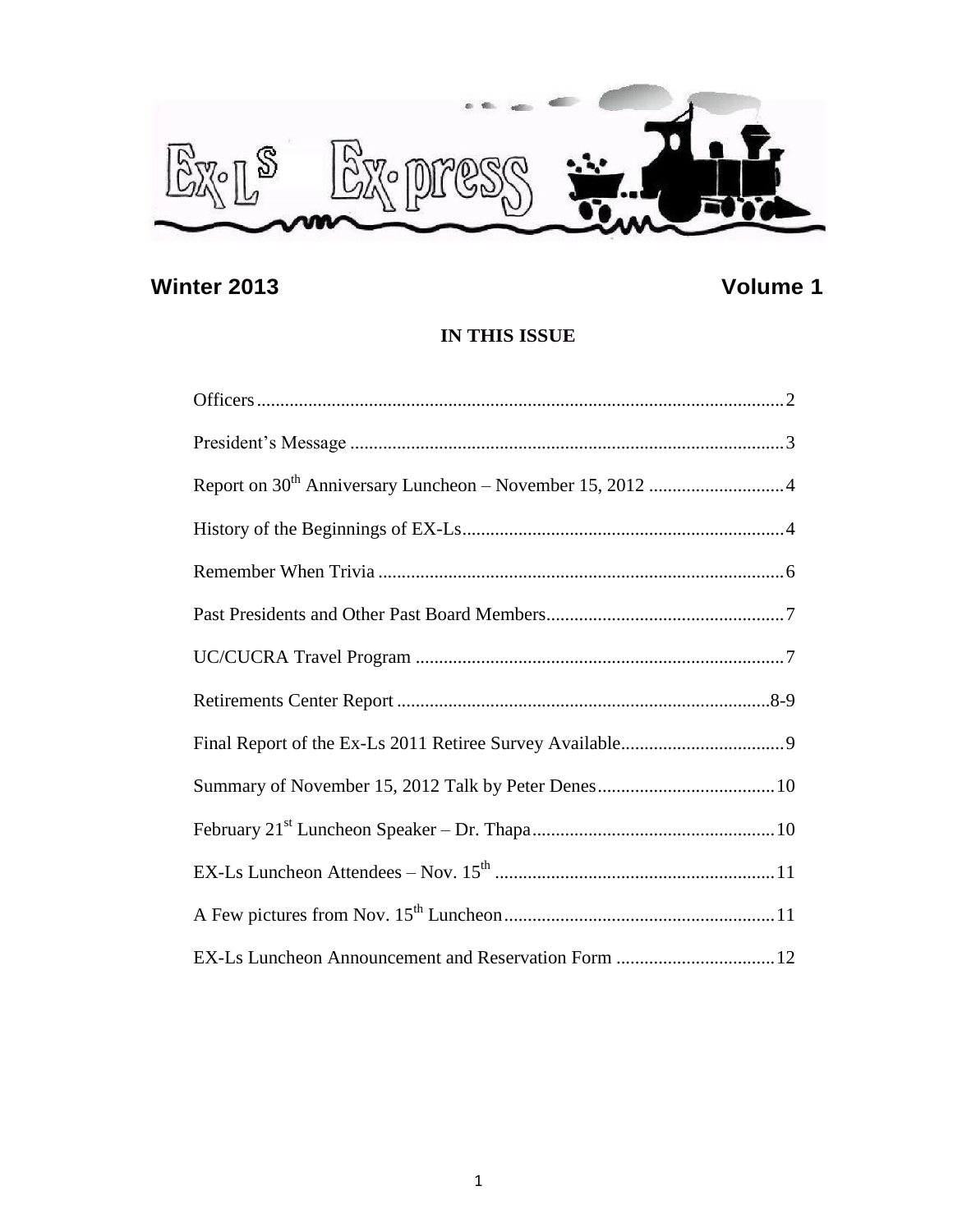#### **EX-Ls EXPRESS – Winter 2013**

Published Quarterly at the end of January, April, July, and October Editor: Louise Vogelsberg

*Deadline for Newsletter submittals is 7 days after the Board meeting.*

#### **EX-Ls BOARD OF DIRECTORS**

| President:                         | Joseph Jaklevic           |
|------------------------------------|---------------------------|
| 1 <sub>st</sub> Vice President:    | <b>Trudy Forte</b>        |
| 2 <sub>nd</sub> Vice President:    | Connie Grondona           |
| Secretary:                         | Karen Springsteen         |
| Treasurer:                         | <b>Kay Bristol</b>        |
| Membership:                        | Patti Power-Risius        |
| Activities:                        | Vicky Jared               |
| <b>LBNL</b> Liaison:               | <b>Armando Viramontes</b> |
| <b>CUCRA/AROHE Representative:</b> | Janis Dairiki             |
| <b>UCBRC</b> Policy Board:         | Richard Sexto             |
|                                    | Joe Jaklevic              |
| <b>UCBRC</b> Liaison:              | Patrick Cullinane         |
| Editor EX-Ls EXPRESS:              | Louise Vogelsberg         |
| Webmaster – www.lbl.gov/ $EX$ -Ls  | <b>Richard Baker</b>      |

#### **PAST PRESIDENTS:**

| Rollie Otto $-2011$   | Ken Mirk - 1999             |
|-----------------------|-----------------------------|
| Richard Sextro - 2010 | Paul Hernandez - 1998       |
| Don Grether $-2009$   | Clay Sealy $-1996-1998$     |
| Jose Alonso $-2008$   | Igor Blake - 1994-1996      |
| Janis Dairiki – 2007  | Conway Peterson - 1992-1994 |
| John Kadyk $-2006$    | Howard Browne - 1990-1992   |
| Gene Binnall-2005     | Ethel Skyrdlinski - 1989    |
| $Sig Rogers - 2004$   | Al Amon - 1988              |
| Bob Fulton $-2003$    | Ken Lou $-1987$             |
| Bob Birge $-2002$     | Virginia Cherniak - 1986    |
| Per Dahl - 2001       | Bill Bigelow - 1985         |
| Tom Beales $-2000$    | Ted Bowers - 1981-1984      |

#### **WELCOME NEW MEMBERS THIS QUARTER**

Larry Morrison Jeri Edgar Rita Tidwell Todd Hansen

#### **EX-Ls Honorary Life Members**

Shirley Ashley Inge Henle Esther Colwell Bud Larsh

## **2013 CALENDAR OF BOARD MEETINGS & LUNCHEONS:**

| <b>Board:</b> | Luncheons:  |  |
|---------------|-------------|--|
| January 10    | February 21 |  |
| April 11      | May16       |  |
| July 11       | August 15   |  |
| October 10    | November 14 |  |

Board Meetings start at **3:00** on the dates listed above, usually in 54-130B (that's in the conference room addition to Perseverence Hall at the Cafeteria) at the Lab, but subject to change at the last minute, so check with a Board member if you plan on attending. We welcome attendance by interested members.

#### **OFFICE ADDRESS:**

**Our mailing address is:** LBNL EX-Ls 1925 Walnut Street #1550 Berkeley, CA 94720

**Photo Site:** http://.picasaweb.google.com/exLpics **Photo Czar:** Ned Dairiki **Website:** [www.lbl.gov/EX-Ls](http://www.lbl.gov/EX-Ls) **Webmaster:** Richard Baker [\(xrobaker@comcast.net\)](mailto:xrobaker@comcast.net)

# **MEMBERS DECEASED IN 2012**

Elaine G "Kay" Lucas Douglas Drummond Don Coyle Gerry West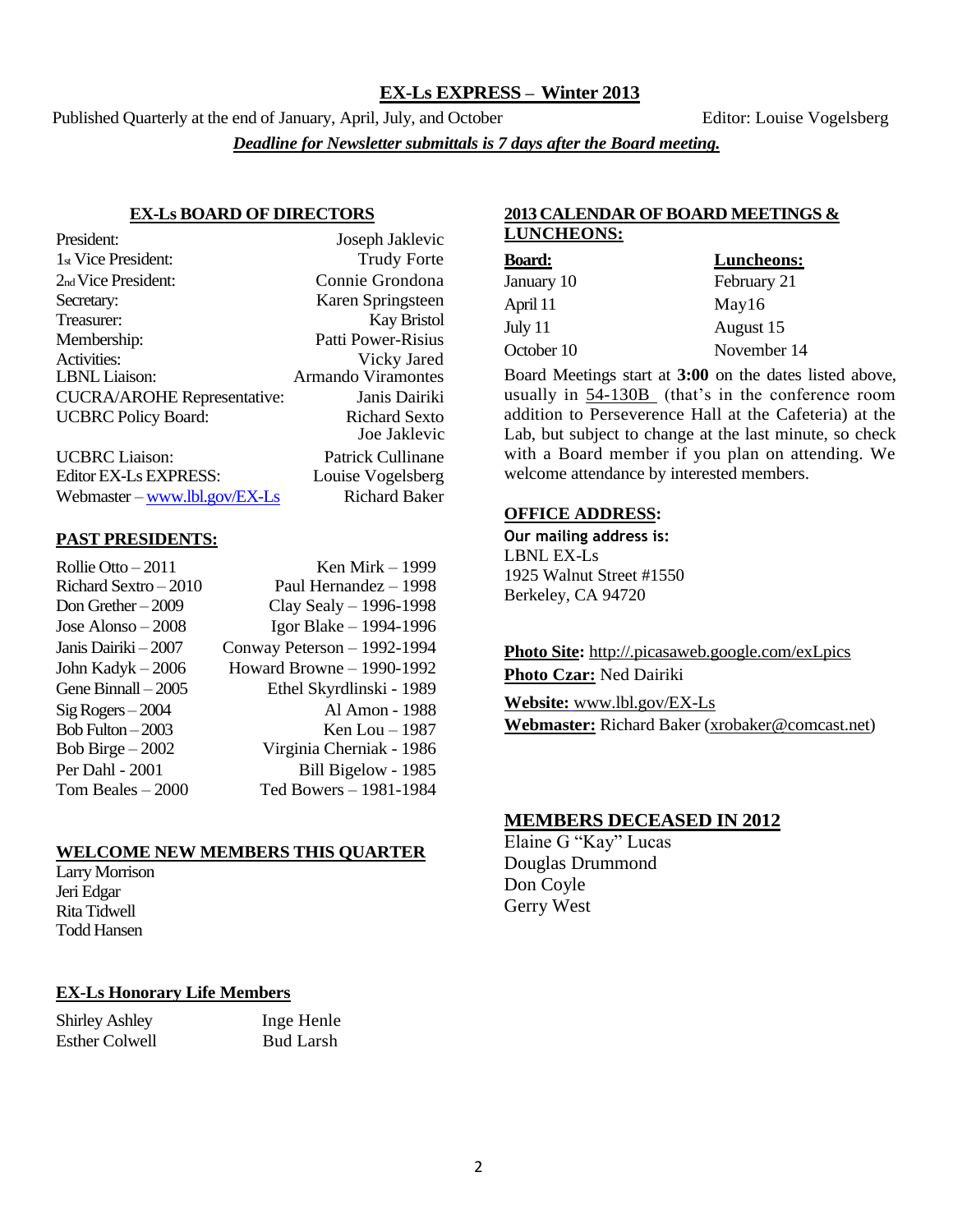As I began my second term as President of the EX-Ls, I look forward to a tranquil, uneventful 12 months during which I, like Obama, can bask in the warm afterglow of a second term mandate. Last year was a busy one for the organization as I summarized in my previous President's message in November. Among the significant and timeconsuming events that we addressed were the review of the organizational By-laws, completion of the EX-Ls survey of Lab retirees, participation in the Lab's open house, and finally the celebration of our 30th Anniversary at the November luncheon. We were also involved in supporting the renewal of the contract between the Lab and UCBRC for continued access to University sponsored retiree resources. We were successful in completing these multiple tasks and I want to take this opportunity to thank my fellow officers who worked with me and among themselves to make the past year a success.

We experienced some midyear personnel adjustments beginning with the announcement by Suzanne Stroh, our long-time treasurer and membership coordinator, of her intentions to retire at the end of the year. We have managed to recruit two excellent candidates to fill the dual positions managed by Suzanne. Following our November election and as of the first of the year, Patti Powers-Risius has assumed the role of membership coordinator while Kay Bristol is our new treasurer. Thanks to Suzanne's skills in organizing the documentation necessary to describe and carry out these functions, the transition has gone smoothly. You will note that the membership renewal for 2013 is being handled by Kay. You will also note that we now have a new business address to use for EX-Ls correspondence thanks to the generous cooperation of UCBRC staff.

On behalf of the EX-Ls, I would like to formally thank Suzanne for her years of service to the organization. I hope she will continue to participate as a Board member and be available as a resource to all of us. It is appropriate and timely that she has been honored as a "Retiree of Distinction" in the recent issue of the UC Berkeley Retirement Center Newsletter. I encourage members to read her remarkable story.

In other personnel news, it was necessary for us to recruit a new candidate for 2nd vice president following the resignation of the incumbent in July. We are pleased to have Connie Grondona on board as our new 2nd vice President beginning in the new year. In addition to serving on the Board of Directors, Connie's primary role in the coming year will be to serve as Chairperson of the Nominating Committee responsible for identifying potential candidates to serve in the queue of succession of executive officers.

Recruitment of executive officers has proven to be a challenging task in recent years. I hope that we will be

able to recruit a new generation of members willing to contribute their time and talents to continuing the success of the EX-Ls into the next decade. The brief questionnaire that we hope you noticed as a part of your membership renewal package is intended as a first step toward this goal. In my role as President, I am able to observe first hand the important and necessary contributions made by our volunteer officers. I also am reminded that many of the key individuals have been at their jobs for more years than most had originally intended and are looking hopefully toward handing over the reins to someone else. I hope that we will be able to pass on their expertise to enthusiastic successors before they choose to move on. I encourage all members to assist us in the effort to revitalize the organization.

In planning for the upcoming year's luncheons, it was pointed out by Vicky Jared that the charges for meals plus incidentals were increasing relative to previous years. This is in addition to our recent experience in which some past luncheons have incurred slight deficits. Based on these data, it is likely that sometime in the future we will be required to raise the cost of the luncheons from the present \$25.00 per person. At the recent Board meeting it was decided that, for the immediate near term while we gather more data, we would maintain the charge at \$25.00 and cover the shortfalls by drawing against our general fund. However, members are forewarned that the cost is likely to increase in the future. Every effort will be made to maintain the lowest possible cost and these events will continue to be an entertainment bargain.

Members should also take note that there are changes being proposed by the Lab and University with respect to certain retirement services. In a recent *Today at Berkeley Lab* newsletter it was announced that, effective February 1, retirement inquiries and counseling for current employees will be transferred from the Lab office to the Retirement Administration Service Center (RASC) at the University of California. This is the service that supports Lab employees as they transition into retirement. Although this does not affect current retirees directly, there are other associated moves being discussed including a similar relocation of the Health Care Facilitator. We are being reassured that the quality and availability of services will remain intact. As more definitive information becomes available, we will keep the membership apprised.

Finally, I want to remind members that the survey of LBNL retirees that the EX-Ls carried out has been completed and is now available for review on our website. It provides an interesting snapshot of the LBNL retiree community with many thoughtful insights expressed in the comments. I encourage members to take the time to review it.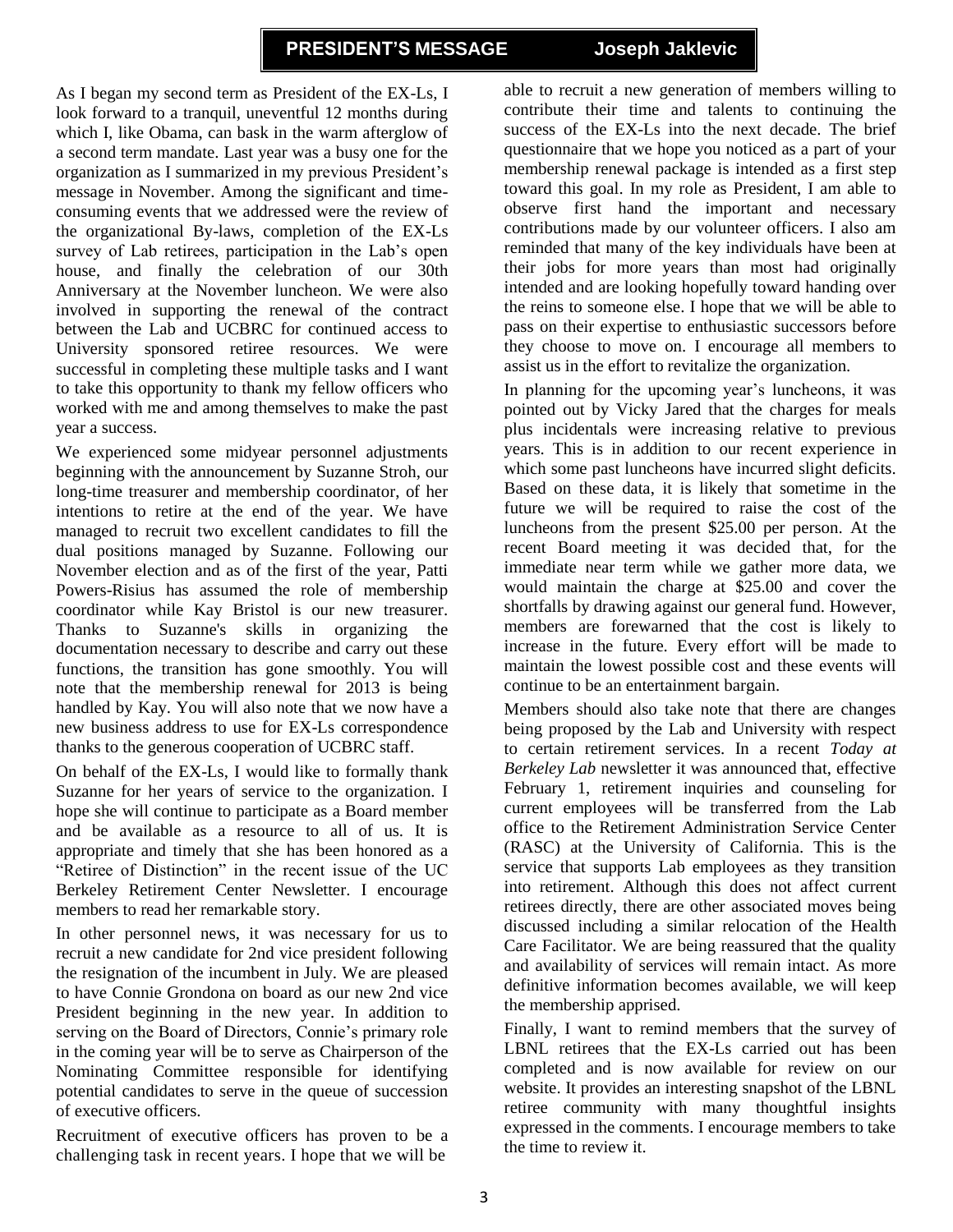

#### **Board Members:**

Back Row (from left to right): Vicky Jared, Activities; Connie Grondona, 2nd Vice President; Kay Bristol, Treasurer; Joseph Jaklevic,President; Richard Baker, Webmaster

Front Row (from left to right): Louise Vogelsberg, Editor; Karen Springsteen, Secretary; Trudy forte, 1<sup>st</sup> Vice President; Patti Power-Risius, Membership

# **Report on the 30th Anniversary Luncheon held on November 15, 2012**

The EX-Ls enjoyed an afternoon by the Bay at the Berkeley Yacht Club in celebration of our  $30<sup>th</sup>$ Anniversary. The event was successful with 92 registered attendees. Decorations and banners placed around the room and orchids on the tables created a festive "Remember When" theme for the luncheon. We also held our regular members meeting with a guest speaker and election of the 2013 Board of Directors. Food was delicious and we ended the luncheon with delectable cake and champagne and cider to raise a toast to those who served over the past 30 years of the EX-Ls Retirement Association. More time was allowed for visiting and a good time was had by all. (Photos of the luncheon can be seen in our Picasa web page: [http://www.picasaweb.google. com/EXLpics,](http://www.picasaweb.google.com/EXLpics) or through our LBNL EX-Ls page link: http://www.lbl.gov/ex-lexpress/piclinks.htm.)

Excerpts shown below are from a document written by Tané Nutting (past president and newsletter editor) for EX-Ls 20<sup>th</sup> Anniversary Newsletter. It is appropriate that we acknowledge the people instrumental in organizing and forming the retirees' association in 1982. Looking back, we see how the founders put together EX-Ls.

#### **History of the Beginning of EX-Ls**

So it Began – by Tané Nutting (YOE) "Considering the age of the Lab they were slow in forming an organization that would provide a link with our (retired) workplace friends and associates. It wasn't until 1981 that the idea even surfaced. It happened at that year's

annual Director's Office salute to the current batch of retirees. As we looked around at those familiar faces some of us suddenly realized that we would not, in the normal course of events, see any of them again. We agreed sadly that to leave the Lab payroll was to have a door closed behind us. We said as much to then Director Dave Shirley and lo! Before the year was over came the invitation to meet with representatives of the Lab's administration to discuss ways and means of forming a retirement association."

"The first telephone call from Kathleen Handron, Employee Services Coordinator was on December 7, 1981. From it we learned that we already had approval to compile a list of retired personnel; that we had been put on the mailing list for publications of general interest and that we were to consider ourselves eligible for LBL training courses."

"On March 11, 1982 we met with Kathleen, Director Earl Hyde and the new Personnel Director Bob Cameron. Notes from that meeting indicate that we discussed sampling retiree interest and establishing a range of costs/fees. We explored the prospective benefits to members in addition to those of just keeping old ties alive. Organizational guidelines were laid down as follows:

Lab Participation:

- Acquisition and quarterly updating of a list of all living retirees
- Incorporation of list of retirees into the master mailing list for distribution of LBL News Magazine, Currents, LBL's Annual Report and information on recreation programs and events.
- Distribution to retirees of LBL's annual training schedule with free enrollment in courses on a "space available" basis.
- Provision of a contact person at the Lab for information and implementation.

Retiree's Participation:

- Mailing to retirees to suggest organizational structures, suggest activities and invite response and feedback.
- Creation and maintenance of retirees' organization that best fits the needs and wants of the retiree's population."

"Following the meeting, Kathleen set to work extracting names of retirees from the data base. That turned out to be a challenge (more like a fiasco) because the base didn't sort according to affiliation so we had a mix of acronyms: LBL, LLL, PERS, UCRS, etc. etc. Furthermore, we learned in the process that any Berkeley Lab retiree who returned to work, even as a consultant, was deleted from the base. We found ourselves eventually with three lists, no two of which matched. It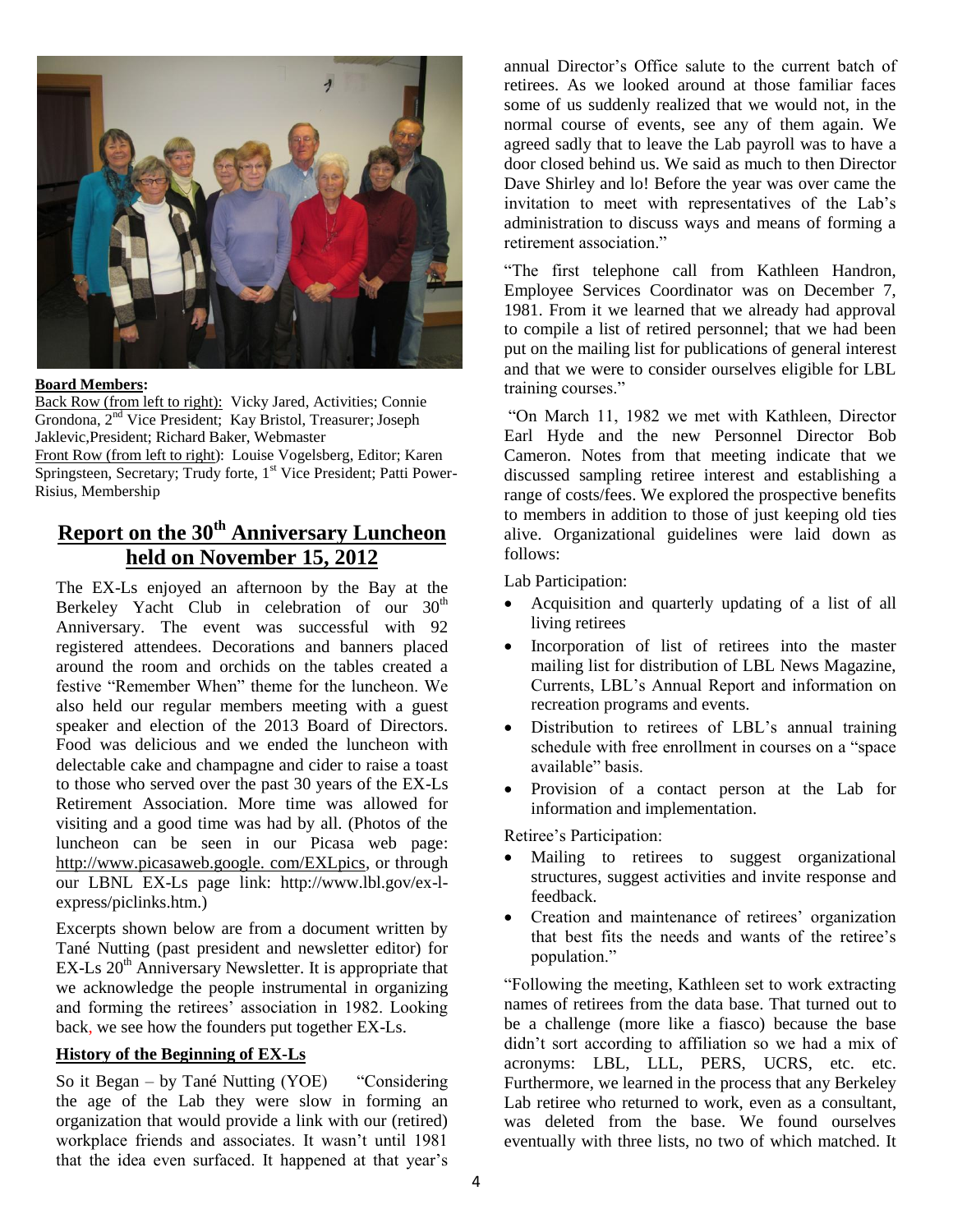took a lot of sorting out the ineligible and/or irrelevant folk and then rooting around in our memories before we had a sufficiently representative collection of names to proceed with our canvas. We have no way of knowing, even to this day, how many names – or worse – fell through that big crack!"

"Next we sent out a cover letter and a questionnaire (examples herewith). I don't recall now how many. The first wave netted about 69 responses (also presented here). More came in later. Among those responses were some thinly disguised hidden agendas from a few persons who regarded the potential association as a hand dandy mailing list for private pursuits (e.g., travel ads, etc.)."

"By now the cast of EX-L's characters have altered radically. Names of new retirees no longer sound familiar to old Charter Members, and in our Memoriam acknowledgments we have said good-bye to many old friends. The CURRENTS news articles seem to come from an unknown territory, and our own newsletter has become mostly a TripTalk. But every passing year seems to produce a nucleus of strong, positive leaders who are assuring the survival of our Laboratory retirement association."

"When the preliminary canvas was complete and the organization had begun to take shape Dr. Shirley threw a party – a champagne reception!"

"The party was well attended and we imbibed our celebratory champagne happily and noisily. The Lab photographer was there too – so there were pictures in the next issue of the Currents."

"And, of course, your editor summed it all up in a letter to our potential membership. The letter also announced the first general meeting on October 15, 1982. Before that meeting we learned from Kathleen Handron that it had been decided to place the club under the umbrella of Recreation in order to provide non-taxable status, insurance coverage, to get an assist with mailing the first newsletter, to have our own account which was to be set up when officers were elected, and a bank account with signature card bearing two names for check cashing authority."

"The name selected for our new organization was EX-L's (which was suggested by Toni Phipps)."

"Minutes of the First General Meeting of EX-Ls' November 16, 1982. Officers were nominated for the Board of Directors: President – Ted Bowers, Vice-President – Tane Nutting, Secretary – Virginia Cherniak, Treasurer – Frank Garnier, Activities Chairman – Jack Hart.. One priority was to establish the newsletter to ensure the membership was aware of happenings at the Lab and also informed about other retirees. Dues were established at \$12.00 per year, and members were encouraged to pick up Retiree Badges for easier entrance

to the Lab. They were to see Maxine Adams. First luncheon meeting was held on February 16, 1983."

And that brings us up to the present where the current Board of Directors continues to uphold the envisioned goals of those few who provided a way for retirees to gather with fellow retirees socially and have a link to retirement activities and LBNL events.

# *List of EX-Ls Activities and Committees*

The EX-Ls remains an organization whose purposes are to provide social, cultural, and intellectual relationships among retired and/or retired former employees, their spouses, widows, or widowers and to maintain contact with events at the Lab. The EX-Ls officers and members participate in the following:

- Hold Four Quarterly Board of Director Meetings
- Hold Four Quarterly Member Meetings/Luncheons
- Publish a Quarterly Newsletter "EX-Ls Express"
- Maintain a website for EX-Ls members with retirement information and references that members can access and use at any time.
- Maintain the EX-Ls email list so that important time sensitive information can be sent to the members in a timely fashion and send out quarterly electronic copies of the EX-Ls newsletter to members.
- Participate in the Laboratory's Wellness Fair Lab site
- Participate in the Laboratory's Booth at the Solano Stroll, Berkeley
- Participate in the UC Berkeley Campus Chancellor's Reception for Retirees
- Manage a booth and provide volunteers for the Laboratory's Open House
- Member Volunteer program for special Lab programs (CSEE, Community Resources for Science, etc.)
- Attend events coordinated by UCRAB/UCBRC (picnics, tours, lectures, etc.)
- Make an annual contribution to a worthy charity or educational program
- Special projects or committees (Retiree Survey, By-Laws Committee, Search Committee for Vice Presidents or other Board members, etc.)
- Two members (a delegate and an alternate) are appointed to attend the biennial meetings of CUCRA (the Council of UC Retirees' Associations); the EX-Ls president is automatically a member of CUCRA.
- A member serves as a contact for AROHE (Association of Retirement Organizations in Higher Education) and other retirement associations.
- Two members are appointed to the UCBRC Policy Board
- A member serves as EX-Ls Representative on the LBNL Community Advisory Group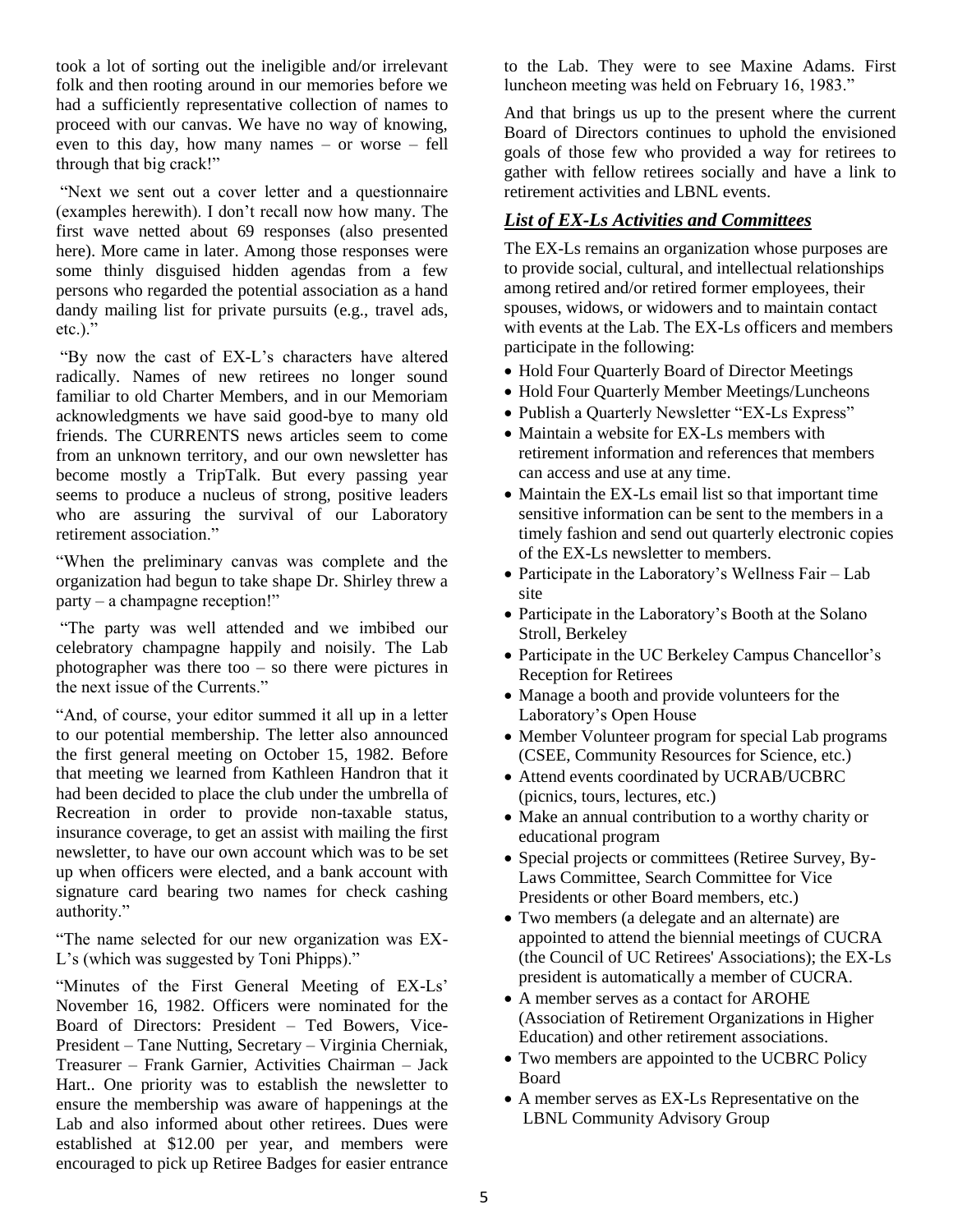# $\overline{\text{REMEMBER}}$  WHEN TRIVIA - (From the 30<sup>th</sup> Anniversary Program)

- ….. Laboratory was called Rad Lab, Lawrence Radiation Laboratory (LRL), Lawrence Berkeley Laboratory (LBL), Lawrence Berkeley National Laboratory (LBNL)
- ….. Federal funding agency was called Office of Scientific Research & Development (OSRD) 1941, Atomic Energy Commission (AEC) 1946, Energy Research & Development Administration (ERDA) 1974, and Department of Energy (DOE) 1977.
- ….. FBI spoke with your neighbors about your activities prior to employment
- ..... You would call a taxi to take you to another building
- ..... Blue Triangle spots were available most of the time
- ..... Security Fencing surrounded the Bevatron, or when there was a Bevatron
- ..... Q Clearance was required, or a Q Clearance was conducted before employment
- ..... There were over 4,000 employees
- ...... A good idea was approved to build because there was excess money
- ..... Bevatron pulses would upset the alpha/beta counters
- ..... Experimenters would run 36 hr shifts at the HILAC and 88"
- ..... President Kennedy came to the Lab
- ALS dedication took place
- ..... Donut Truck cruised around the Lab
- ..... Building 30 wouldn't go down during demolition
- ..... You could pick up supplies at the Bldg. 70A Stores Dept.
- ….. Tiger Team descended on LBNL
- ….. EX-Ls luncheons were \$15.00 per person
- ….. EX-Ls luncheons were held at various places while Spenger's was remodeled
- ….. EX-Ls event held at the Hotel Mac/Masques Theatre to see "I Remember Mama"
- ..... Dr. Chu gave a talk at the EX-Ls  $25<sup>th</sup>$  Anniversary Luncheon
- ….. HILAC Holiday Punch and not a creature was standing…
- ….. Old Town where is it now
- ….. First desk top computers Wang, Xerox STAR, first Macintosh  $-7$ " screens
- ….. PDP-8 came to the Lab from the Digital Equipment Corporation – talk of the town

#### *Dave Stevens – rather slanted towards computers*

- ….. Do you remember when a "computer" was a graduate student with a Fried calculator? (I don't go that far back, but I worked for James A. Baker who claimed to have been the first computer at the Lab.)
- ….. Do you remember when the only (electronic) computer on the Hill was an IBM 650 in Building 47…..
- Do you remember punched cards?
- ….. Do you remember when programming was all in capital letters?
- ….. Do you remember lace cards? Binary cards with all the cells punched out. (I think they were used for test purposes.)
- Do you remember when most of the Math & Computing Group had to spend a very hot summer in the loft of building 46? On the day the temperature reached 98˚ at 9:30 in the morning, we all went home.
- ….. Do you remember when a computer filled a whole large room and needed its own air-conditioning plant)? (And had to be hoisted into place before the roof was poured.)
- ….. Do you remember the "Morris Worm" that disrupted many systems in 1988 by loading itself into accessible computers multiple times?

#### *Rich Sextro*

….. I think I arrived at the lab (1968) after the security [clearance](http://mail.aol.com/37185-111/aol-6/en-us/mail/PrintMessage.aspx##) requirement was gone, but I certainly do recall the time when we had a Marchant electromechanical machine that could multiply and divide...!.

#### *Diana Morris*

- ….. Purchasing (now called Procurement) typed orders via a teletype machine (yellow tape), carbon copies on a HUGE teletype machine, enclosed room with 8 machines, no noise control and 4 out of 5 order writers smoked at their desk!
- ….. Carpool parking in the Blue Triangle spots (assigned)
- ….. Taxi cabs sponsored by LBL would take you to another building – from the 60s
- *Larry A. Brusse*
- ….. At the same time as the Taxi's, the Lab had Cushman's – little 3 wheel vehicles with 18hp motors. There were hundreds of them. Special Projects had one of them while I was at building 46. In my retirement, I now have two of them for local transport

#### *Bud Larsh*

*…..* Lab employee parking was at the bottom of the Hill, in Strawberry canyon, and we rode busses up to work.

#### *Doug McWilliams*

- ….. There was a cafe in Bldg 10 making great hamburgers!
- ….. The Photo-lab had 31 employees, working "TWO" shifts a day.
- ….. Real film was used in cameras, and developed with chemicals, that were then poured down the drain. Under Bldg. 10, the drain pipes were SILVER LINED.
- ….. Photographers had to know about physics, chemistry, lighting, and composition to make photographs - not to mention "f.stops" and "shutter speeds". Ask a photographer today? What's that?
- ….. Dr. Lawrence checked up on the Cyclotron running correctly, via his regular RADIO at home, on Tamaulipas Road. (The Shadow knows! - old radio show - poor joke)

#### *Norman Goldstein*

….. The "Humphrey Go-Bart was the off-site shuttle prone to frequent break-downs resulting in long walks back uphill to the Lab.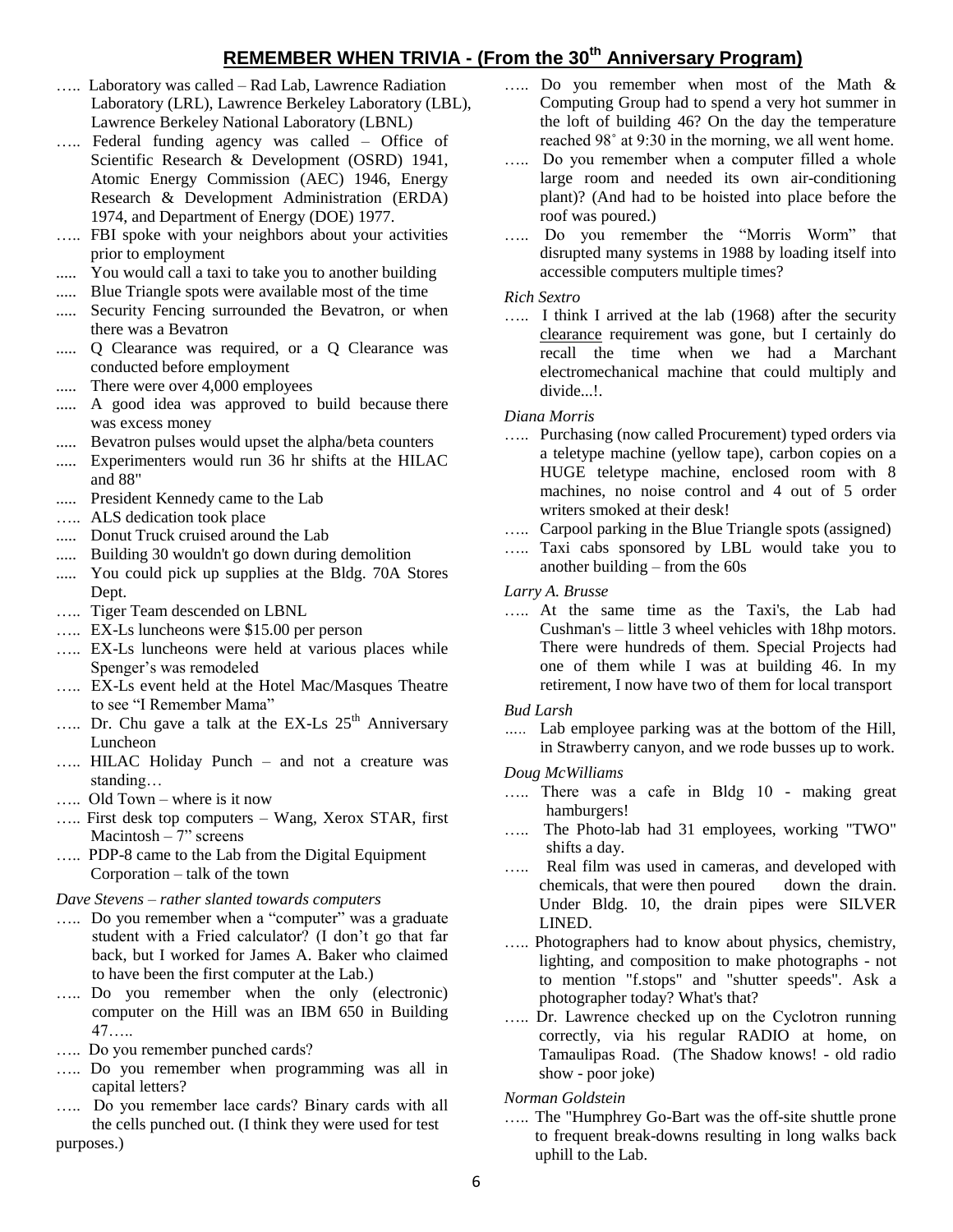# **PAST PRESIDENTS AND OTHER PAST BOARD MEMBERS Printed in the 30th Anniversary Program**

The following LBNL retirees served on the EX-Ls Board of Directors from 1982 to 2012

| <b>Maxine Adams</b>   | <b>Activities Coordinator</b>        | Jane Kennedy                     | Vice President                |
|-----------------------|--------------------------------------|----------------------------------|-------------------------------|
| José Alonso           | President                            | Almon Larsh                      | Treasurer & Membership        |
| Al Amon               | President                            | Ken Lou                          | President                     |
| <b>Shirley Ashley</b> | Secretary                            | Ken Mirk                         | President                     |
| <b>Tom Beales</b>     | President                            | <b>Robert Mortiboy</b>           | Secretary                     |
| <b>Sally Bemis</b>    | Secretary                            | <b>Tané Nutting</b>              | President & Newsletter Editor |
| <b>Bill Bigelow</b>   | President                            | <b>Rollie Otto</b>               | President                     |
| Eugene P Binnall      | President & UCBRC Policy             | <b>Wade Patterson</b>            | <b>Activities Coordinator</b> |
|                       | <b>Board Chair</b>                   | <b>Conway Peterson President</b> |                               |
| <b>Bob Birge</b>      | President                            | <b>Terry Powell</b>              | Community Relations Liaison,  |
| Igor Blake            | President                            |                                  | LBNL Public Affairs Dept.     |
| <b>Ted Bowers</b>     | President                            | Sig Rogers                       | President                     |
| <b>Howard Browne</b>  | President                            | Fred Toby                        | <b>Activities Coordinator</b> |
| Virginia Cherniak     | Secretary & President                | Ethel Thompson                   | President                     |
| Syl Clark             | Vice President                       | <b>Charlotte Scales</b>          | President                     |
| <b>Kurt Collins</b>   | <b>Activities Coordinator</b>        | <b>Clayton Sealy</b>             | President                     |
| Pearl Cone            | <b>Activities Coordinator</b>        | <b>Rich Sextro</b>               | President, UCBRC Policy       |
| <b>Eleanor Dahl</b>   | Secretary                            |                                  | Board Chair & EX-Ls Rep.      |
| Per Dahl              | President                            |                                  | on the LBNL Community         |
| Janis Dairiki         | President & AROHE/CUCRA Liaison      |                                  | <b>Advisory Group</b>         |
| Fran Duarntini        | Vice President                       | <b>Suzanne Stroh</b>             | Treasurer & Membership        |
| <b>Robert Fulton</b>  | President & CUCRA Alternate Liaison  | David Stevens                    | <b>Newsletter Editor</b>      |
| <b>Frank Garnier</b>  | Treasurer                            | Fred Toby                        | <b>Activities Coordinator</b> |
| Don Grether           | President & CUCRA Alternate Liaison  | Aida Wilson                      | Newsletter Editor             |
| Kathleen Handron      | <b>Employee Services Coordinator</b> | Gertrude Young                   | Vice President                |
| <b>Jack Hart</b>      | <b>Activities Coordinator</b>        |                                  |                               |
| Walter Hartsough      | Vice President                       |                                  |                               |
| <b>Howard Heath</b>   | Vice President                       |                                  |                               |
| Dick Heep             | Treasurer                            |                                  |                               |
| Inge Henle            | <b>Activities Coordinator</b>        |                                  |                               |
| Paul Hernandez        | President                            |                                  |                               |
| John Kadyk            | President                            |                                  |                               |

# **UC/CUCRA Travel Program**

Getting itchy feet and need to 'get away?' How does Alaska, Patagonia, Croatia or Italy sound to you? The UC/CUCRA Travel Program is designed especially for UC retirees and managed by Collette Travel. Each year a new selection of domestic and international destinations and adventures is planned. The customary commission for the travel agent is instead donated to the Council of University of California Retiree Associations (CUCRA). The CUCRA Travel Program benefits the CUCRA treasury and helps keep our memberships low as it generates several thousands of dollars a year for CUCRA and is the reason that our dues assessment was reduced from \$1 to 50¢ per association member several years ago.

To see some of the exciting tours available click on the attached pdf file entitled: '2013 Travel.' Further information about UC travel opportunities is available by contacting Collette Vacations online at [http://www.collettevacations.com/brochure.cfm.](http://www.collettevacations.com/brochure.cfm) Or call: [\(877\) 872-4331.](tel:%28877%29%20872-4331) When conferring with Collette staff, retirees should be certain to indicate their UC affiliation so that the association receives the proper credit.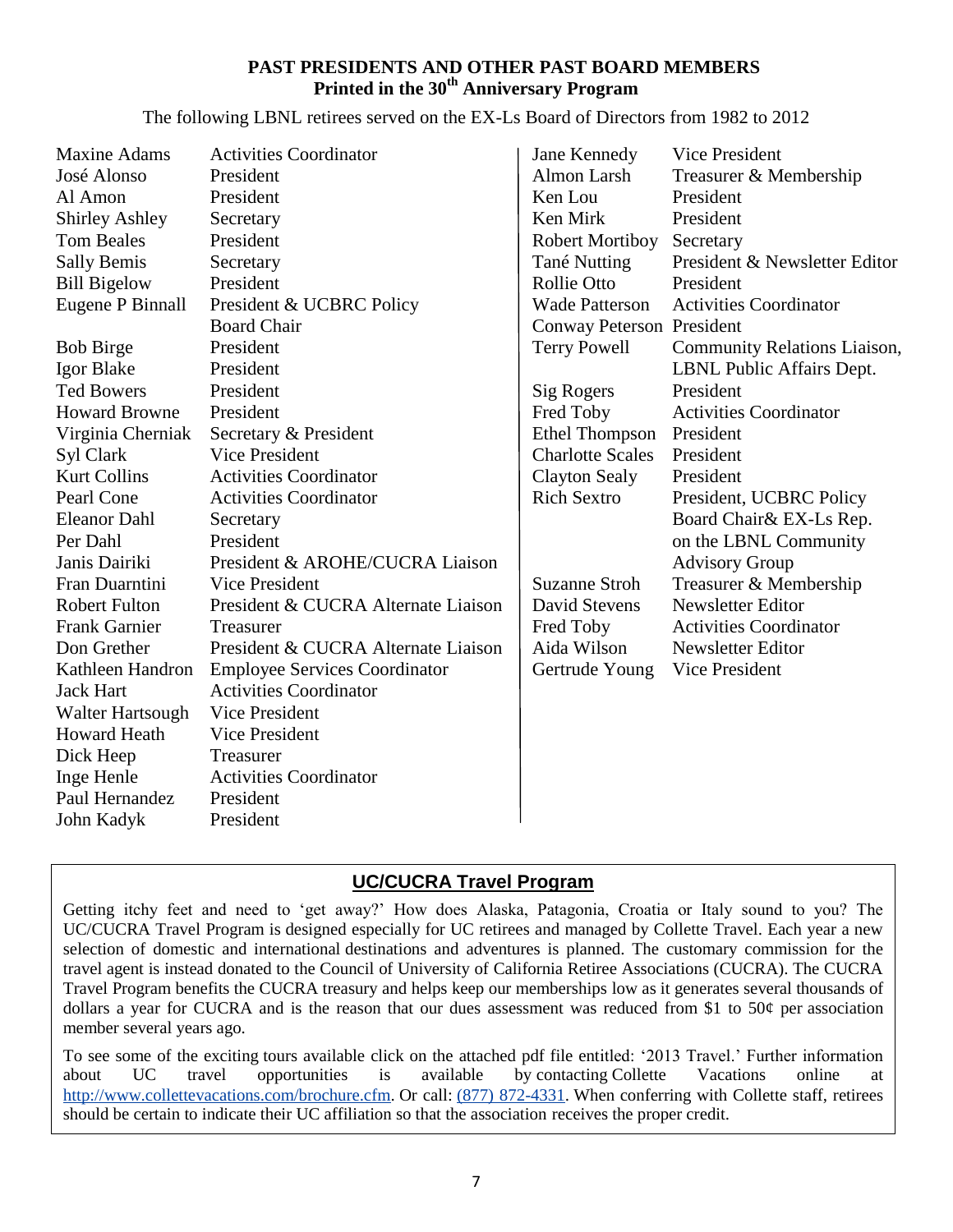Welcome to 2013! We hope 2013 is a healthy, happy and productive year for you and we hope the Center can be a partner with you in achieving those objectives. The spring semester offers many opportunities for learning, service and enjoyment. Here are highlights you can learn more about in the spring newsletter [http://thecenter.berkeley.edu/pdf/CPSp13.pdf.](http://thecenter.berkeley.edu/pdf/CPSp13.pdf)

# **Live Well, Live Long**

Get started on a healthy 2013. Take advantage of the University's StayWell program. Visit [https://uclivingwell.online.staywell.com/includes/login/i](https://uclivingwell.online.staywell.com/includes/login/index.aspx) [ndex.aspx.](https://uclivingwell.online.staywell.com/includes/login/index.aspx)

#### **Explore Your Future Workshops** *Wednesdays March 6, 13, 20 & 27 10 a.m.-noon*

This hands-on learning experience led by a trained facilitator focuses on helping you review your vision for making your retirement years more satisfying and rewarding. In celebration of our collaboration, Coming of Age: Bay Area is offering this session at a greatly discounted price. Normally priced at \$49, retirees who join Coming of Age: Bay Area will receive this inaugural retiree workshop for \$20. Membership is free. Space is limited to the first 26 registrants, so early registration is encouraged. To register for this workshop series or for more information on Coming of Age: Bay Area, please visit: [http://comingofage.org/bayarea.](http://comingofage.org/bayarea)

# **Upcoming Learning In Retirement Series**

# *Reading and Writing and Berkeley Students: Wednesdays at 2PM -- April 3, 10, and 17*

Is it really true that students write less well today than they did in the past? Is the rise of the internet and social media the source? Do students spend all of their time on Facebook, playing games, or shopping online? In this series we will try to answer these and other questions, separating the reality from our perceptions.

## *Freud in 21st Century America: Tuesdays at 2PM -- February 26, March 5, 12, and 19*

In the years following the Second World War, psychoanalysis in both its Freudian and Neo-Freudian varieties exerted a powerful influence on American psychology, psychiatry and intellectual life more generally. In this series of lectures we will address the question of what has happened to psychoanalysis during the past sixty years and what its status is in America today.

Advance registration is required. Please call the Center at 510-642-5461 or email ucbrc@berkeley.edu to register.

# **Your Life, Your Future: Later Life Planning**

May has been celebrated as Older Americans Month in the US since 1963, recognizing the contributions and

achievements of older Americans. The Retirement Center is offering a free series on Later Life Planning over four consecutive Thursday afternoons. The series addresses the heartfelt concerns of retirees to plan for themselves and others wisely and well. Experts from the fields of aging, legal and estate planning, living arrangements and caregiving will offer advice, instruction, information and resources in the weekly sessions. A resource pamphlet relative to workshop topics will be provided to all attendees. Workshop topics are as follows: *Caregiving 101: Take Care of Yourself/Take Care of Others, Thursday May, 2 2pm-4pm; End of Life Issues, Thursday May 9, 2pm-4pm; Estate Planning, Thursday May 16, 2pm-4pm; Living Arrangements, Thursday May 23, 2pm-4pm.*

Advance registration is required; contact the Center at 510-642-5461 to register. Location will be provided with registration confirmation.

# **Spring Series for Caregivers – Center Caregiver Support Group**

Caregivers need not be alone in their journeys. The Center continues to offer a retiree caregiver support group. If you want to be notified of meetings, contact the Center at 510-642-5461 or [ucbrc@berkeley.edu.](mailto:ucbrc@berkeley.edu) The Center collaborates with the University's Elder Care Program to promote their eldercare workshops. Upcoming sessions at the Tang Center are as follows: *Medi-Cal Planning, Wednesday January 30 12:10 - 1:30pm; Heart To Heart Conversations: Communication Strategies for Caregivers and Elders, Wednesday February 13 12:10 -1:30pm; Easing Caregiver Stress: Mindfulness-Based Dementia Care, Friday March 22 12:10 -1:30pm; The Sandwich Generation: Navigating Eldercare Resources, Wednesday April 24 12:10 -1:30pm.* To register for any of these programs, contact Care Services at 510-643- 7754 and identify you as a retiree.

# **Fidelity's New Guidance Consultant Service**

In addition to Fidelity drop in sessions at the Center (Feb. 8, April 25) and Quarterly Market Update session (March 8), check out Fidelity's new Guidance Consultants service. Consultants can meet with you at your convenience - either over the phone or in person. Arrangements are also being made to schedule confidential meetings at the Center. To schedule a oneon-one consultation, call 1-800- 558-9182 or go online to http:ucfocusonyourfuture.com.

# **Berkeley Art Museum Tour and Tea**

# *Silence: Friday April 12 2pm-4pm*

Inspired by John Cage's ground breaking musical composition 4'33" and the centenary of the composer's birth, *Silence* considers the absence of sound as both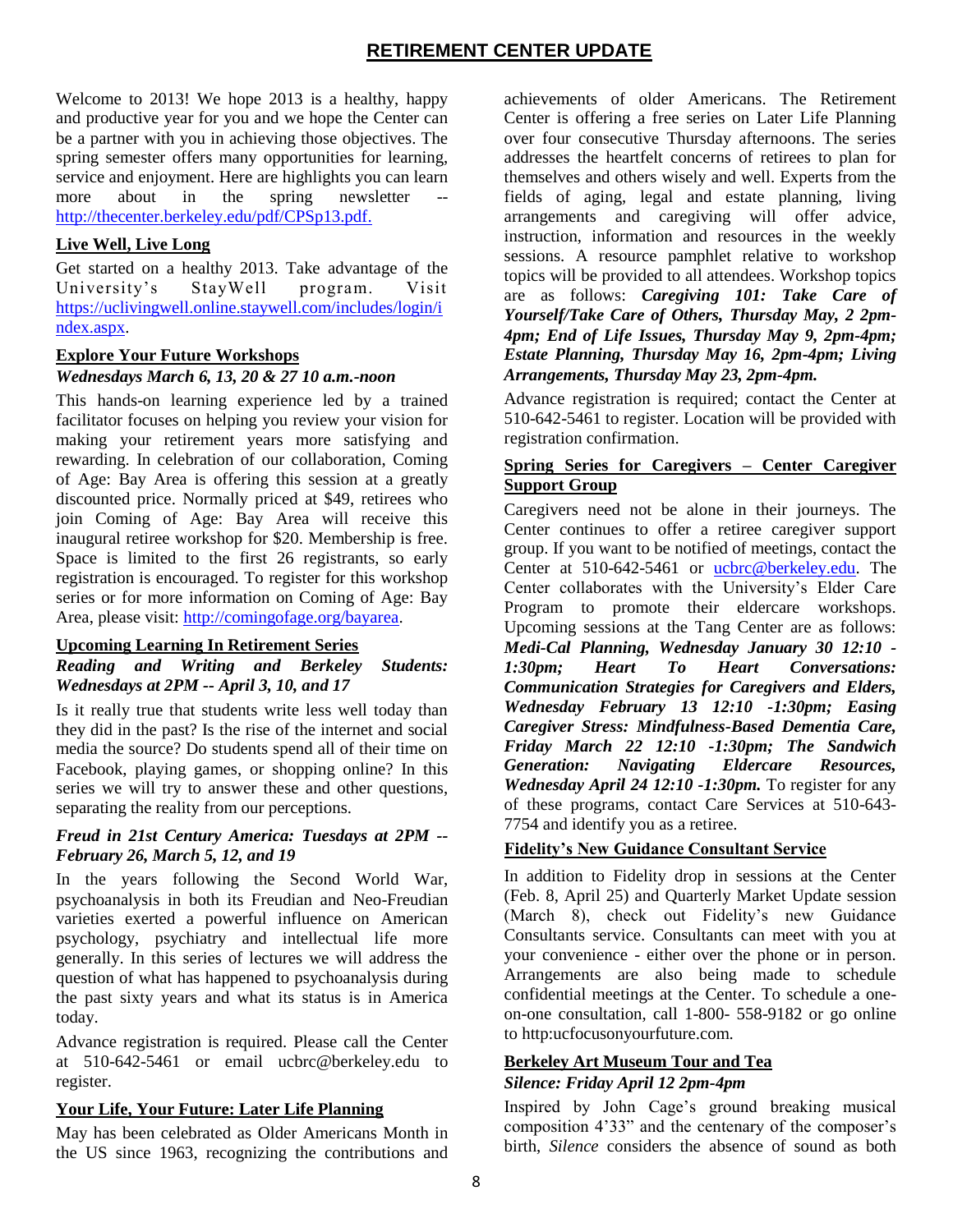subject and medium in modern and contemporary art and film. Find out more online at: [http://bampfa.berkeley.edu/exhibition/upcoming.php.](http://bampfa.berkeley.edu/exhibition/upcoming.php) A tea and open discussion follows this free, docent-led tour. Advance registration is required to attend. Contact ucbrc@berkeley.edu or 510-642-5461 to register

## **Volunteer Opportunities**

## *UC Berkeley Clinical Research Center*

The UC Berkeley Optometry Clinical Research Center offers many opportunities to participate in paid research studies. If you're interested in participating, please call 510-643-9252 to complete a brief questionnaire to determine your eligibility. Be sure to have your contact lens and/or glasses prescription ready when you call. To find out more, visit us at [http://optometry.berkeley.edu/crc.](http://optometry.berkeley.edu/crc)

# *UC Botanical Garden at Berkeley*

Over 200 volunteers support the Garden through educational and fund raising activities, giving 2,000 hours of service each month. The Garden Shop needs volunteers to deliver friendly customer service to visitors, provide information, and transact sales. Volunteers should be able to work a minimum of two, three-hour shifts per month and commit to one year of volunteering.

Garden docents create memorable and exciting learning experiences for school children, university students and the general public. For more information or to apply for these opportunities, please contact Volunteer & Tour Coordinator, Grace Pegan Weltner, 510-643-1924 or gracew@berkeley.edu.

# **Parking for Center Sponsored Programs and Events**

Retirees may purchase "C" daily parking permits from the Retirement Center for \$5 each in order to attend our events. Purchase permits in person at the Center during drop-in hours, M-F, 1-4pm. Call 510-642-5461 before dropping in to be sure that staff is available to assist you. You may also send a check or money order to the Center at least two weeks before the program to order by mail. Include \$2 per mail order for postage and handling.

You are always welcome in our offices. We are conveniently located at 1925 Walnut in Berkeley.

Be well!

Patrick Cullinane, Director UCB Retirement Center

#### **FINAL REPORT OF THE EX-LS 2011 RETIREE SURVEY NOW AVAILABLE**

Final results of the EX-Ls 2011 survey of all Lab retirees or surviving spouses/partners are now (finally) available and are posted on the EX-Ls web site – www.lbl.gov/EX-Ls/. The results summarize what we learned about LBNL retiree activities, achievements, interests and concerns. As reported earlier, we received a total of 425 responses (~19% response rate). 180 respondents (42%) identified themselves as EX-Ls members, representing about 2/3 of the total EX-Ls membership at that time. We thank all of you who responded to the survey.

The Executive Summary presents the goals of the survey and a concise summary and highlight of the results. For example, the results suggest that most LBNL retirees are enjoying retirement; they were well prepared and enjoy reasonable health and financial security. Nearly 80% of the respondents still live in the East Bay or Greater Bay Area. About half of the respondents worked in a paid capacity after LBNL retirement, about half of those rehired at the Lab or UC. Whether paid or not, 44% of the responders were active professionally in the past three years. About 10% have volunteered at the Lab or at UC within the last 3 years while slightly more than half have volunteered in other organizations in their communities. Almost 75% of the respondents reported participating in a wide range of educational/self enhancement activities, many of them sponsored by the UC Berkeley Retirement Center.

The report also includes a description of the survey method, a complete tally of the responses to all questions, some of the wonderful comments we received, and an attached copy of the original SurveyMonkey survey.

Survey results help provide a broad and comprehensive picture of Lab retirees and will also help the EX-Ls and UCB Retirement Center ensure that programs meet the needs and interests of retirees. Survey results will also be shared (in aggregate) with LBNL management so they are aware of retirees' continuing contributions to the Lab, University and their local communities.

The survey was prepared and analyzed by a committee comprised of Janis Dairiki (chair), Don Grether, Joe Jaklevic, Vicky Jared, and Rich Sextro. We had the assistance of Patrick Cullinane, the Executive Director, and Summer Scanlan, the Office Manager of the UCBRC, in both designing and implementing the survey; several student interns at UCBRC who assisted with the implementation of the survey questions in the web-based SurveyMonkey and in processing the results contained within the software; and Dick Baker who ably handled the final formatting and web posting.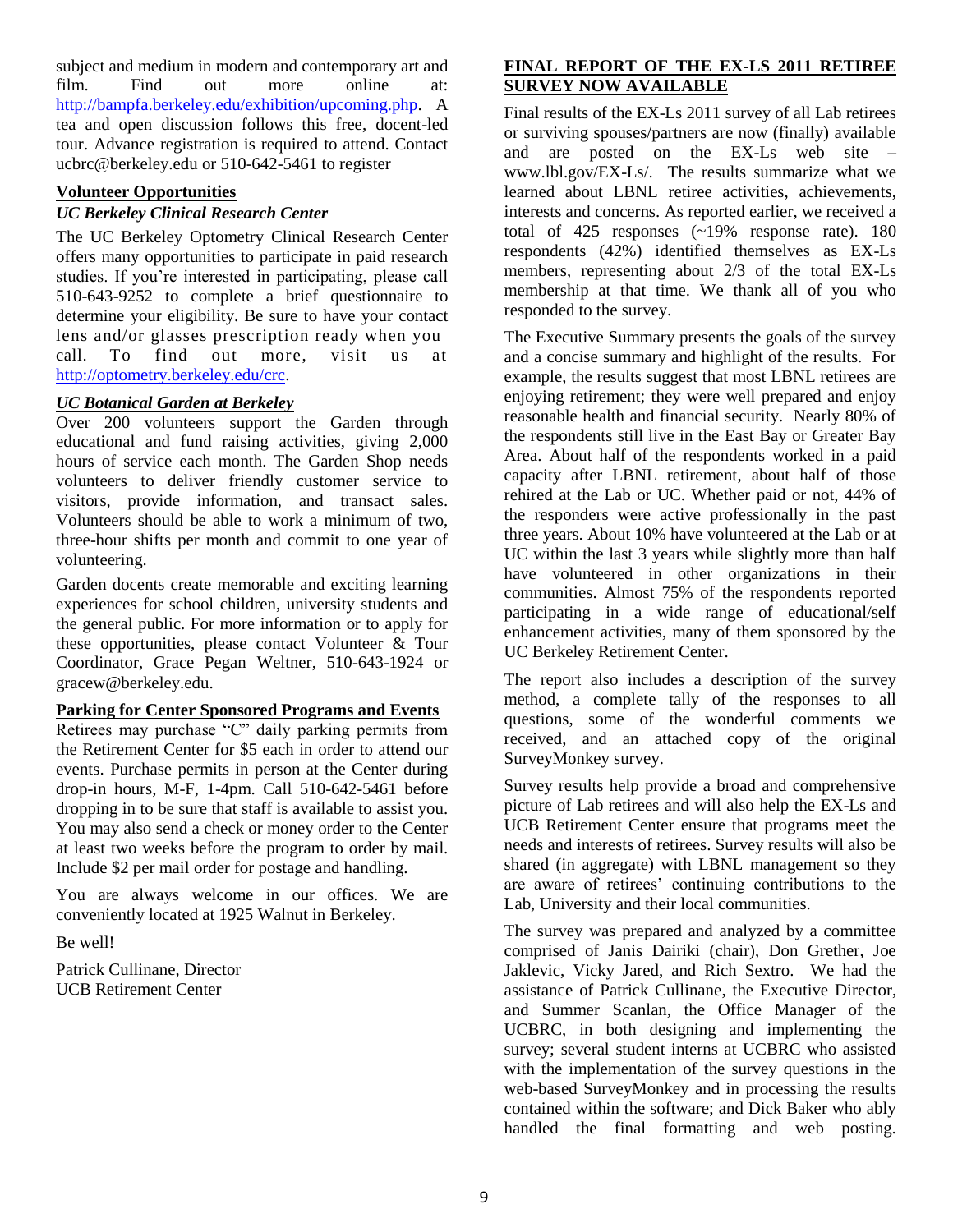# **Summary of November 15, 2012 Luncheon Talk**

Speaker: Peter Denes

Title: *A Next Generation Light Source - the World's Fastest Microscope*

Our speaker at the November 30th Anniversary Luncheon was Peter Denes, Head of the LBNL Photon Science Initiative. He presented details of the core of this initiative, the Next Generation Light Source - NGLS. As the name implies, the machine represents the next major step in the evolution of synchrotron light source design. If approved for funding, the NGLC would be a significant new facility to be constructed at the Lab. Compared to existing synchrotron light sources which rely upon bending magnets or current generation insertion devices, the NGLS will employ x-ray lasers to achieve greatly enhanced beam intensities with time structure in the femtosecond domain. The laser action depends upon an insertion device in which the spatial profile of the beam is correlated with a specific wavelength of X-rays. This coherence produces light intensities orders of magnitude greater than with typical conventional designs. The principle has been demonstrated at several existing synchrotron facilities but the NGLS will be a considerable step forward in the technology. Performance predicted for the new design indicates pulse widths of femto- to atto-second duration at MHz repetition rates. The average X-ray power will likewise be orders of magnitude higher.

This combination of higher intensity and short pulse length enables the characterization of transient events in a time domain not previously accessible. NGLS will probe the motion of molecules, atoms, and electrons on their natural time scales – femtoseconds and faster. The availability of such measurement techniques will have significant impact on programs relevant to the evolving Laboratory mission. These include the study of natural and artificial photoemission, catalysis, nanoscale materials characterization, and dynamic bio-imaging of complex protein structures, among numerous other scientific targets.

The machine itself will be comprised of a 1.8 Gev superconducting linac which will provide appropriately structured electron beam pulses which will then be routed into an array of free electron laser stations. Current plans call for 10 such stations. Output from the FELs will consist of high-rate, high-intensity, extremely short X-ray pulses in the 283 ev to 1.2 Kev range. The present proposal calls for the major footprint of the facility to be constructed in the space vacated by the removal of the Bevatron - currently a parking lot. Continued progress toward realization of this visionary proposal is contingent upon future funding possibilities.

# **Caldecott Tunnel Fourth Bore**

*Luncheon Presentation for February 21,2013*

# **Speaker:** Dr. Bhaskar Thapa

The construction of the fourth bore for the Caldecott tunnel is a long-anticipated project of significant importance to those EX-Ls living across the hills from the Lab. Over the course of their careers, they frequently faced the frustration of traffic delays due to the limited capacity of the current three-tunnel design. The project to construct a fourth bore followed years of discussion and searching for funding. Following a commitment of over \$402 million in funding from a variety of federal, state and local government agencies, the project to construct a fourth tunnel began in February 2010. The major challenge is of course the excavation of an almost one kilometer tunnel through the coastal hills followed by construction of the necessary access to connect the new tunnel to the existing westbound traffic lanes. All needed to be done with minimum disruption of day-today routines of the commuters and neighboring residents.

This excavation of the tunnel began in August 2010. Breakthrough between the two sides was achieved in November 2011. On September 21, 2012 – almost exactly two years after the start of tunneling – all excavation of the new passage through the East Bay hills was completed. The tunnel is now nearly 50 feet wide and 40 feet tall for its entire 3,389-foot length from Oakland to Orinda. With digging complete, work is shifting from excavation to final concrete work, and the 130-ton boring machine has been retired. Overall, construction of the Caldecott Fourth Bore is now over 70 percent complete, and the project is on target to open in late 2013.

Bhaskar Thapa is a civil engineer who has been involved in the design and construction management of various phases in the tunneling project. He will discuss the technical challenges faced and describe the progress toward their solution.

Dr. Thapa received his B.S. and M.S. in Civil Engineering from Carnegie Mellon University and a Ph.D. in Civil Engineering from University of California, Berkeley. He has over 15 years of experience in the design and construction of underground structures. He was responsible for design of New Austrian Tunneling Method (NATM) used in the excavation and support of the Caldecott Fourth Bore. He also serves as NATM design representative during the construction.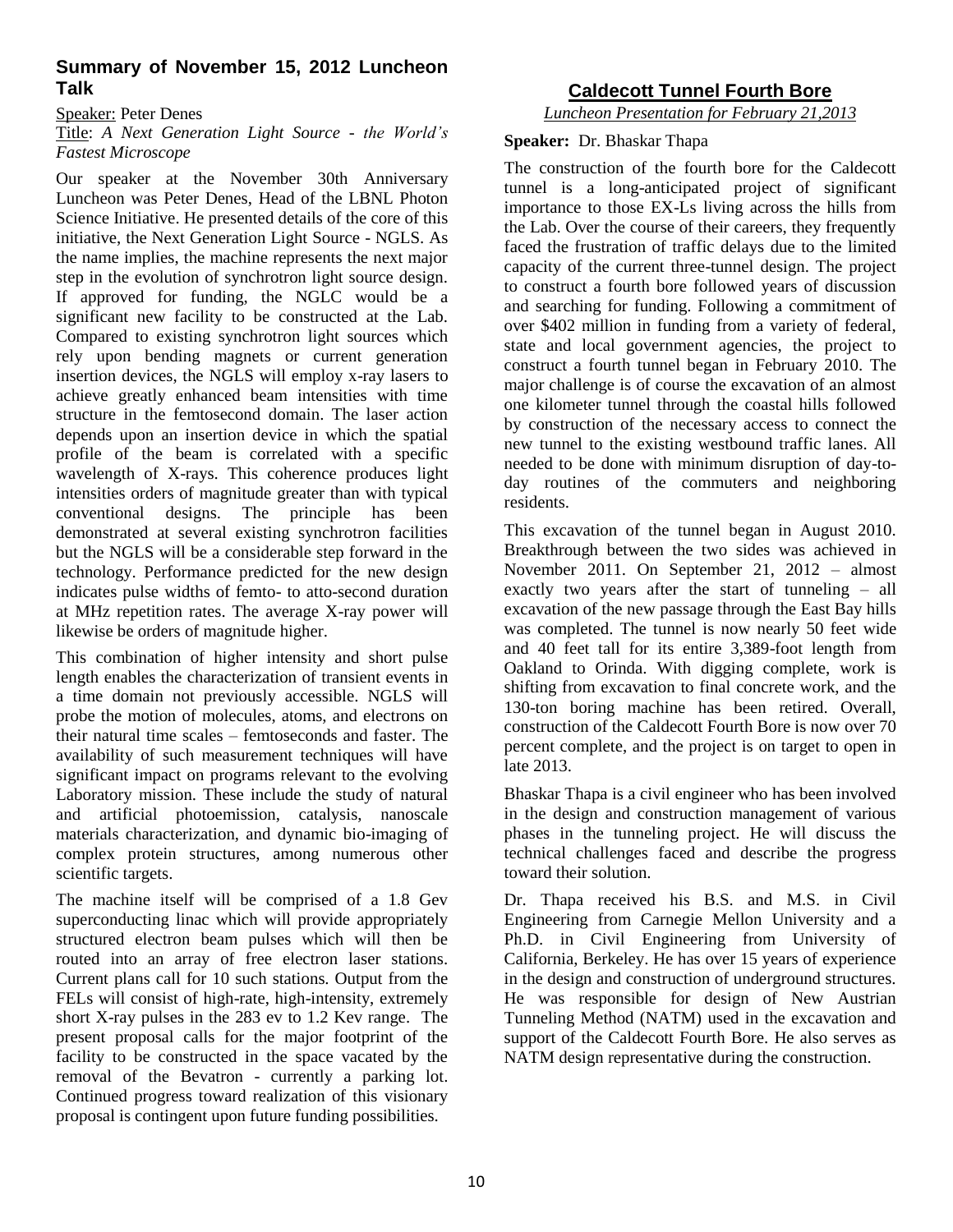# **EX- Ls 11-15-LUNCH ATTENDEES**

Maxine Adams Jose Alonso Bob Avery Winifred Baker Paul Banchero Tom & Marcia Beales Bob Belshe Edward Bennett Eugene & Myrna Binnall Igor Blake Kay Bristol Jerry Bucher Geores Buttnet Donald & Patricia Cowles Eleanor Dahl Diane D'Aoust Andy DuBois Vic Elischer Warren & Averil Faust Miguel Furman Regine Goth-Goldstein Rick Gough Connie & Edward Grondona Bill & Jeanne Hassenzahl

Inge Henle Egon Hoyer Joe Jaklevic Richard & Vicky Jared Hilma Johnsen John & Ann Kadyk Joseph Katz Matt Kotowski Richard LaPierre Almon (Bud) Larsh John & Barbara Lax Branko & Ana Leskovar Rita McLean Doug McWilliams Bob Miller Donald & Bertha Miller Ken Mirk Allen Mirk Marty Morimoto Robert Mortiboy Rolf Muller Karl Olson Rollie Otto Richard Pehl

Fred Perry Conway Peterson Patti Powers-Risius Jan Pusina William Rankin Summer Scanlan, UCBRC Fred Schlachter Clay Sealy Andy Sessler Rich Sextro George & Irene Shalimoff Brenda Shank Betsy Smith Robert & Mary Smits Karen Springsteen Dave & Sally Stevens Sandra Stewart Suzanne Stroh Irma Vogel Louise Vogelsberg Ron Yourd Allan Zalkin John & Bette Zbasnek *Peter Denes – Guest Speaker*